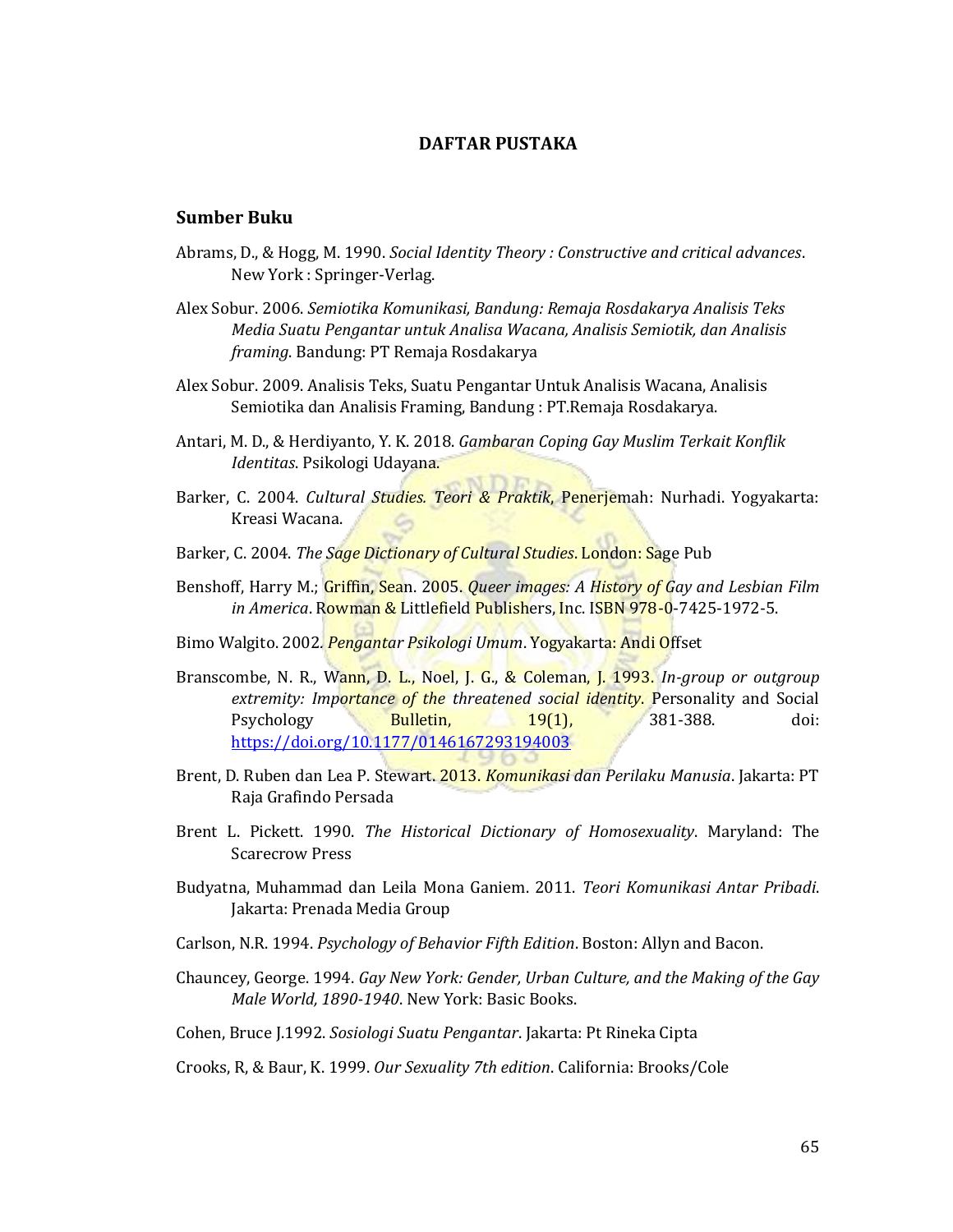Danesi, Marcel. 2010. *Pengantar Memahami semiotika Media*. Yogyakarta: Jalasutra

- Devito, Joseph A. 2011. *Komunikasi Antar Manusia*. Pamulang-Tangerang Selatan: Karisma Publishing Group
- Dhaenens, F. 2011. *Gay representation, queer resistance, and the small screen: a reception analysis of gay representation among Flemish fans of contemporary television fiction*. The mediation of scandal and moral outrage, Abstracts. Presented at the The Mediation of Scandal and Moral Outrage (ECREA - 2011).
- Duvall, E & Miller, C. M. 1985. *Marriage and Family Development 6th ed*. New York: Harper & Row Publisher.
- Effendy, O. U. 1986. *Dimensi Dimensi Komunikasi*, Bandung : Alumni.
- Effendy, O. U. 2002. *Ilmu Komunikasi Teori Dan Praktek*. Bandung: PT Remaja Rosdakarya.
- Ellemers, N., Spears, R., & Doosje, B. 2002. *Self and Social Identity*. Annual Review of Psychology, 53, 161-168. doi: [https://doi.org/10.1146/annurev.psych.5](https://doi.org/10.1146/annurev.psych.5%203.100901.135228)  [3.100901.135228](https://doi.org/10.1146/annurev.psych.5%203.100901.135228)
- Evans, N.J., & Broido, E.M. 1999. *Coming out in college Residence-Halls: negotiation, meaning making, challenges, supports*. Journal of College Student Development, 40(6), 658-668.
- Fiske, S.T & S, Taylor. 1991. *Social Cognitif, second edition*. Singapore: McGrawHill Book Co.
- Fiske, John.2010. Cultural and Communiaction Studies. Yogyakarta : Jala sutra
- Gilbert. Nora. 2013. Better Left Unsaid. Stanford University Press. doi:10.11126/stanford/9780804784207.001.0001. ISBN 978-0-8047-8420-7.
- Gonsiorek, J. C., & Weinrich, J. D. 1991. *The definition and scope of sexual orientation.* In J. C. Gonsiorek & J. D. Weinrich (Eds.), *Homosexuality: Research implications for*  public policy (p. 1–12). Sage Publications, Inc. <https://doi.org/10.4135/9781483325422.n1>
- Grieve, R., March, E., & Doorn, G. Van. 2019. *Personality and Individual Differences Masculinity might be more toxic than we think : The influence of gender roles on trait emotional manipulation*. Personality and Individual Differences, 138, 157– 162[. https://doi.org/10.1016/j.paid.2018.09.042](https://doi.org/10.1016/j.paid.2018.09.042)
- Hall, Stuart. 1997. Cultural Representation and Signifying Practices. London : Sage.
- Hall, Stuart 1997. The Work of Representation. London: Sage Publications.
- Hendrick, S & Hendrick, C. 1992. Liking, loving & relating (2nd ed). California: Brooks/ Cole Publishing Company Pacific Grove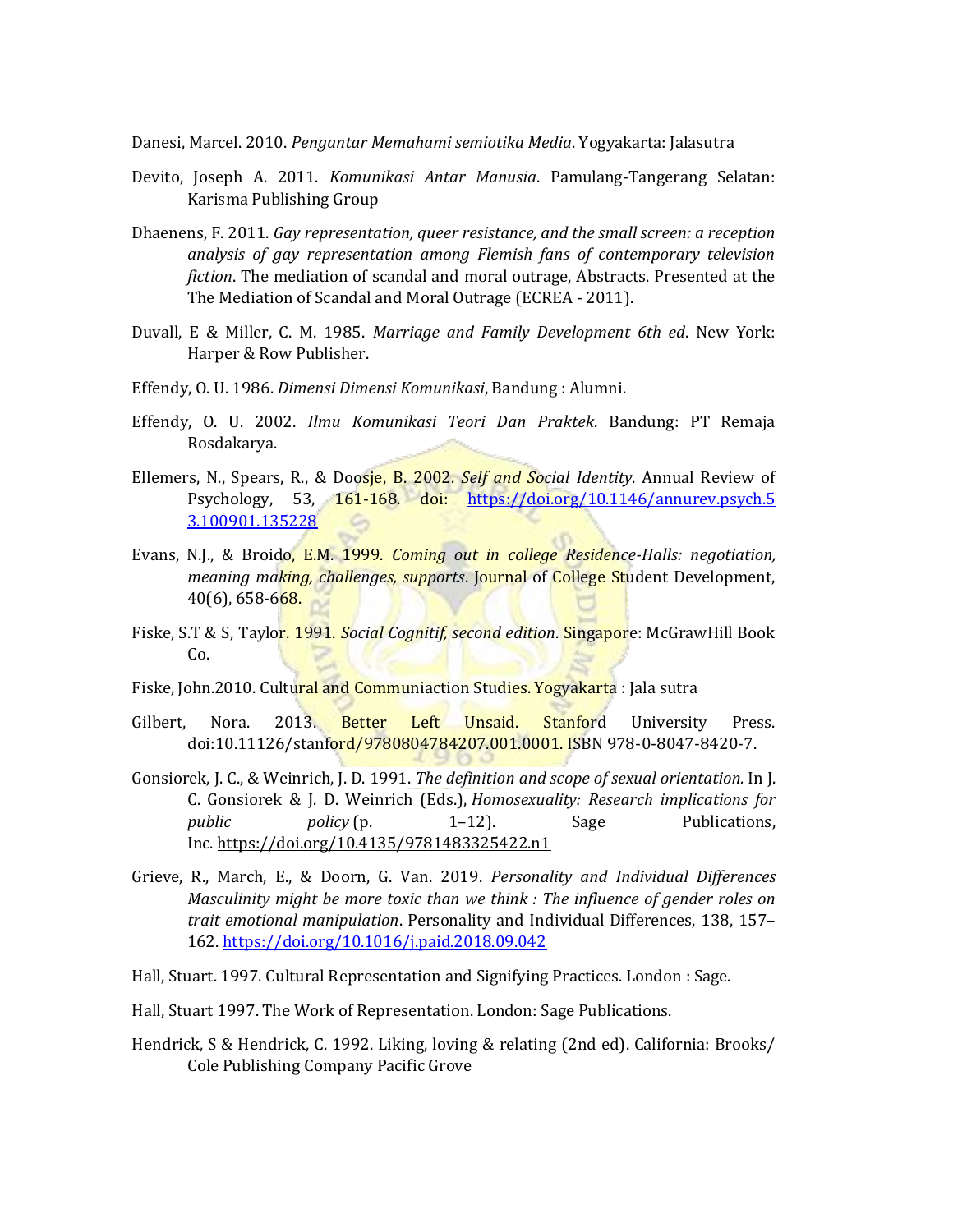Hurlock. 1992. *Psikologi Perkembangan*. Jakarta : Erlangga

- Imran. 1999. *Modul Kesehatan Reproduksi Remaja Melalui Proses Pendidikan Pendampingan Berkelanjutan: Seri Modul Perkembangan Seksualitas Remaja*. Jakarta : PKB
- Jowett, G. 1996. *A significant medium for the communication of ideas: The Miracle decision and the decline of motion picture censorship, 1952–1968*. Movie censorship and American culture. Washington: Smithsonian Institution Press: 258–276.
- Karney, R. Benjamin. Adolescent Romantic Relationships as Precussors of Healthy Adult Marriages: A Review of Theory, Research, and Program. Santa Monica: Rand Cooperation, 2007.
- Kendall, P.C. Hammen, C. 1998. Abnormal Psychology: Understanding Human Problem. Second Edition. New York: Houghten Mifflin Company.
- Lemme, B. H. 1995. Development in adulthood. USA: Allyn & Bacon.
- Lerner, R.M., & Spanier,G.B. 1980. *Adolescent Development*. New York: McGraw. Hill Book Company.
- Lugowski, David M. 2011. *"Queering the (New) Deal", The Wiley-Blackwell History of American Film.* Blackwell Publishing Ltd. doi:10.1002/9780470671153.wbhaf034, ISBN 978-1-4051-7984-3
- Moleong, L. J. 2005. *Metodologi Penelitian Kualitatif*. Bandung: Remaja Rosdakarya
- Murniati ANP. 2004. *Getar Gender : Perempuan Indonesia dalam Perspektif Agama, Budaya dan Keluarga*. Magelang: Indonesiatera
- Nooy-Palm, Hetty 1988. *The Sa'dan-Toraja: A Study of Their Social Life and Religion.* The Hague: Martinus Nijhoff.
- Papalia, D. E., Old, S. W., Feldman, & R. D. 2008. *Human Development* (terjemahan A. K. Anwar). Jakarta: Prenada Media Group
- Paul, W, Weinrich, J.D, Gonsiorek, J.C, and Hotvedth, M.E. 1982. *Homosexuality : Social, Psychological and Biological Issue*. Beverly Hills, California : Sage Publications Ltd.
- Ritzer, George. 2012. *Teori Sosiologi: Dari Teori Klasik Sampai Perkembangan Terakhir Postmoderen.* Alih Bahasa: Saut Pasaribu, dkk. Penyunting Winda Adeputri Djohar. Edisi Delapan. Yogyakarta: Pustaka Pelajar
- Russo, Vito 1987. The Celluloid Closet: Homosexuality in the Movies, rev. ed. New York: Harper & Row
- Sarwono. 2007. *Psikologi Remaja*. Jakarta: Raja Grafindo Persada.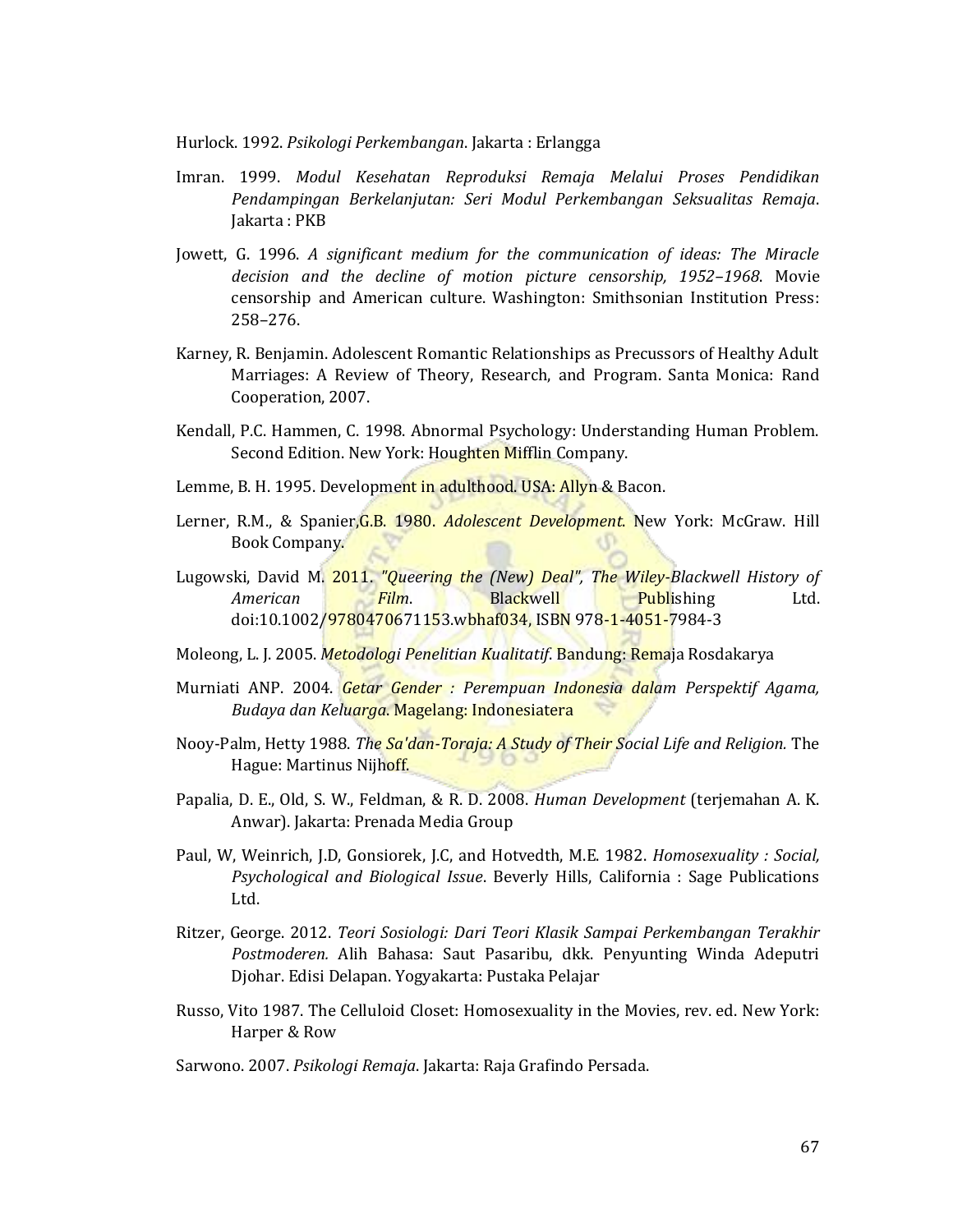Sarwono. 2011. *Psikologi Remaja.Edisi Revisi*. Jakarta: Rajawali Pers.

Sarwono, Sarlito W. 2013. Psikologi Remaja. Jakarta: Rajawali Pers.

- Signorile, M. 1996. *Outing Yourself: Hoe to Come Out as Lasbian or Gay to Your Family, Friends, and Coworkers*. New York: Fireside Book.
- Sugiyono. 2005. *Memahami Penelitian Kualitatif*. Bandung: CV. Alfabeta.
- Supratiknya, A. 1995. *Tinjauan Psikologi Komunikasi Antar Pribadi*. Yogyakarta: Kanisius (Anggota IKAPI).
- Tajfel, H. 1982. *Social Identity and Intergroup Relations*. Cambridge, England : Cambridge University Press.
- Turner, J. C., & Giles. H. 1985. *Intergroup Behavior*. Oxford: Basil Blackwell.
- Weeks, J. 1977. *Coming Out: Homosexual Politics in Britain from the Nineteenth Century to the Present*. London: Quartet Books
- Willis. 1994. *Problema Remaja dan Pemecahannya*. Bandung: PT. Angkasa.

#### **Sumber Skripsi**

- Adiwijaya. 2005. *Pengaruh stereotip gender dan kebutuhan pada perempuan terhadap kebutuhan berkarir karyawan*. Surabaya: Program Studi Ilmu Pengembangan Sumber Daya Manusia, Program Pascasarjana Universitas Airlangga Surabaya.
- Azzahra, N. 2016. *Representasi Perilaku Seksual Adèle dalam 'Blue Is The Warmest Color'.*  Skripsi. Universitas Diponegoro.
- Indiryawati, R. 2006. *Pengaruh Pola Asuh Orangtua Terhadap Perilaku Homoseksual*. Depok : Universitas Gunadarma
- Marliana, S. D. 2013. *Identitas Seksual Remaja Dalam Film (Analisis Semiotika Representasi Pencarian Identitas Homoseksual Oleh Remaja dalam Film The Love Of Siam).* Skripsi. Universitas Muhammadiyah Surakarta.
- Rahmasari, D. 2018. *Homofobia Dalam Film Indonesia (Analisis Semiotika Dalam Film Suka Ma Suka dan Film Lovely Man).* Skripsi. Universitas Islam Indonesia.

## **Sumber Internet**

*5 Menit Adegan Gay di Biopik Elton John Dipotong di Rusia*. (2019).Diambil kembali dari CNN Indonesia 4 Maret 2020: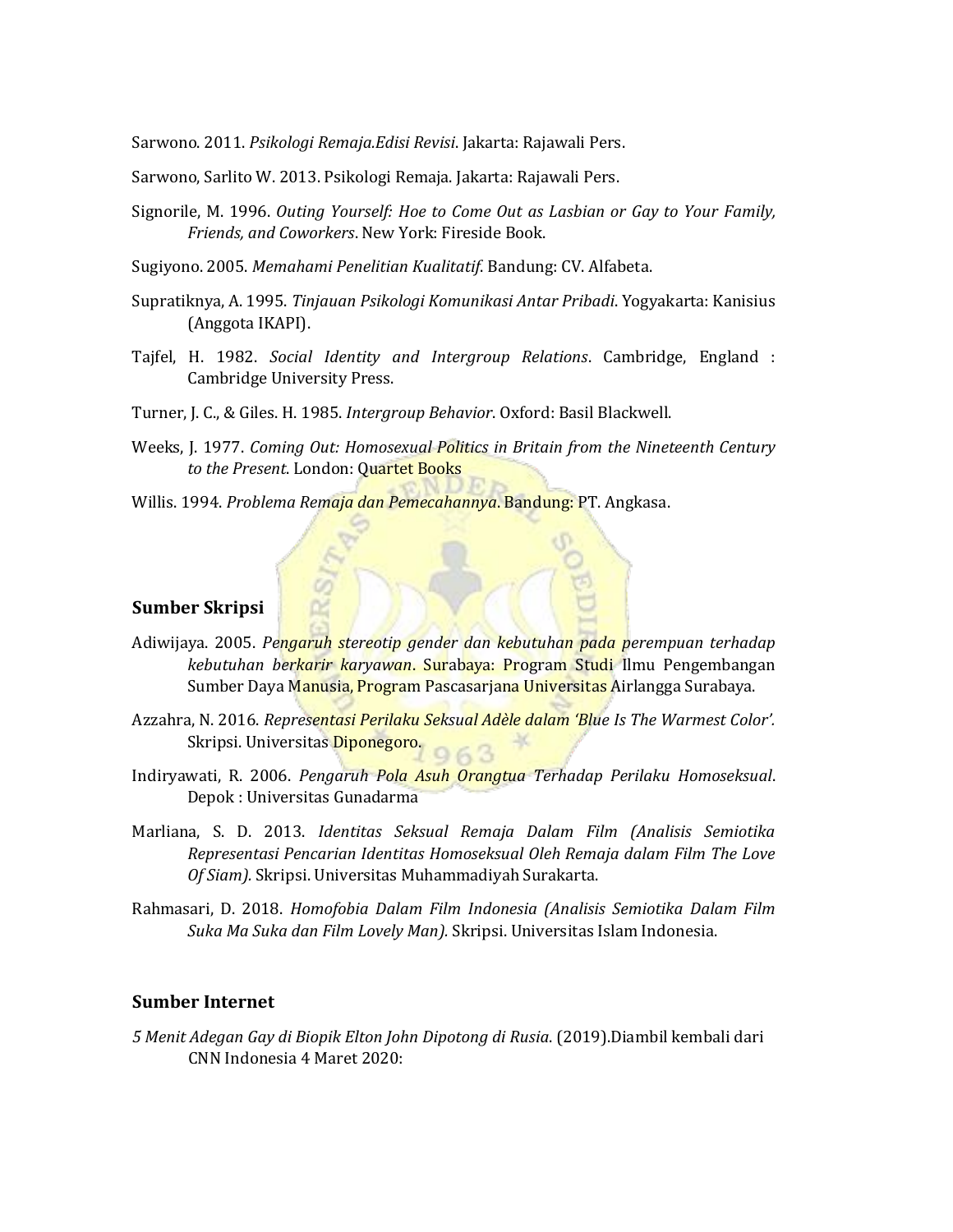[https://www.cnnindonesia.com/hiburan/20190602121917-220-400412/5](https://www.cnnindonesia.com/hiburan/20190602121917-220-400412/5-menit-adegan-gay-di-biopik-elton-john-dipotong-di-rusia) [menit-adegan-gay-di-biopik-elton-john-dipotong-di-rusia](https://www.cnnindonesia.com/hiburan/20190602121917-220-400412/5-menit-adegan-gay-di-biopik-elton-john-dipotong-di-rusia)

- Alaidrus, F. (2019). *Polri Pecat Anggota Karena Orientasi Seks: Homofobia dan Diskriminasi*. Diambil kembali dari Tirto.id 4 Maret 2020: [https://tirto.id/polri-pecat-anggota-karena-orientasi-seks-homofobia](https://tirto.id/polri-pecat-anggota-karena-orientasi-seks-homofobia-diskriminasi-dNzM)[diskriminasi-dNzM](https://tirto.id/polri-pecat-anggota-karena-orientasi-seks-homofobia-diskriminasi-dNzM)
- Anderson & Brown. (1999). *Cass Model Of Gay and Lesbian Identity Information*. Diambil kembali 26 September 2020: <http://www.drury.edu/multinl/story.cfm?nlid=152&id=13258>

Bernie, M. (2019). *Perda Larangan LGBT di Depok Justru Bisa Perparah Penyebaran HIV*. Diambil kembali dari Tirto.id 4 Maret 2020: [https://tirto.id/polri-pecat-anggota-karena-orientasi-seks-homofobia](https://tirto.id/polri-pecat-anggota-karena-orientasi-seks-homofobia-diskriminasi-dNzM)[diskriminasi-dNzM](https://tirto.id/polri-pecat-anggota-karena-orientasi-seks-homofobia-diskriminasi-dNzM)

 $\sqrt{N} \prod n$ 

- Bloomfield, Steve. (2006). Closet UK: 49% Gay People Are Too Scared To Come Out At Work. Diambil kembali 9 April 2020 dari [http://www.independent.co.uk/news/uk/thisbritain/closet-uk-49-of-gay](http://www.independent.co.uk/news/uk/thisbritain/closet-uk-49-of-gay-people-are-too-scared-to-come-out-at-work-525000.html)[people-are-too-scared-to-come-out-at-work-525000.html](http://www.independent.co.uk/news/uk/thisbritain/closet-uk-49-of-gay-people-are-too-scared-to-come-out-at-work-525000.html)
- Bryant, Ben., & Stephenson, Wesley. (2018). How LGBTQ+ Hate Crime is Committed by Young People Against Young People. Diambil kembali 21 September 2020 dari <https://www.bbc.com/news/uk-46543874>
- Cohen, Sascha. (2015). How One Movie Changed LGBT History. Diambil kembali 21 September 2020 dari <https://time.com/3742951/boys-in-the-band/>
- *Di balik seksualitas dan identitas rasnya yang misterius, siapakah Freddie Mercury sebenarnya?* (2017). Diambil kembali 21 September 2020 dari <https://www.bbc.com/indonesia/vert-fut-50120589>
- Fuentes, Tamar. (2020). Demi Lovato Opens Up About Revealing to Her Parents that She's Bisexual. Diambil kembali 17 September 2020 dari [https://www.seventeen.com/celebrity/a30729093/demi-lovato-telling-her](https://www.seventeen.com/celebrity/a30729093/demi-lovato-telling-her-parents-shes-bisexual/)[parents-shes-bisexual/](https://www.seventeen.com/celebrity/a30729093/demi-lovato-telling-her-parents-shes-bisexual/)
- Herek, Gregory. (2014). Roots of Homophobia. Diambil kembali 9 April 2020 dari [http://www.pbs.org/wgbh/pages/frontline/shows/assault/roots/overview.ht](http://www.pbs.org/wgbh/pages/frontline/shows/assault/roots/overview.html) [ml.](http://www.pbs.org/wgbh/pages/frontline/shows/assault/roots/overview.html)
- Hidayana, I. M. (2018). *Homoseksualitas Bukan Produk Barat:Keberagaman Gender di Indonesia* . Diambil kembali dari The Conversation 6 Agustus 2020: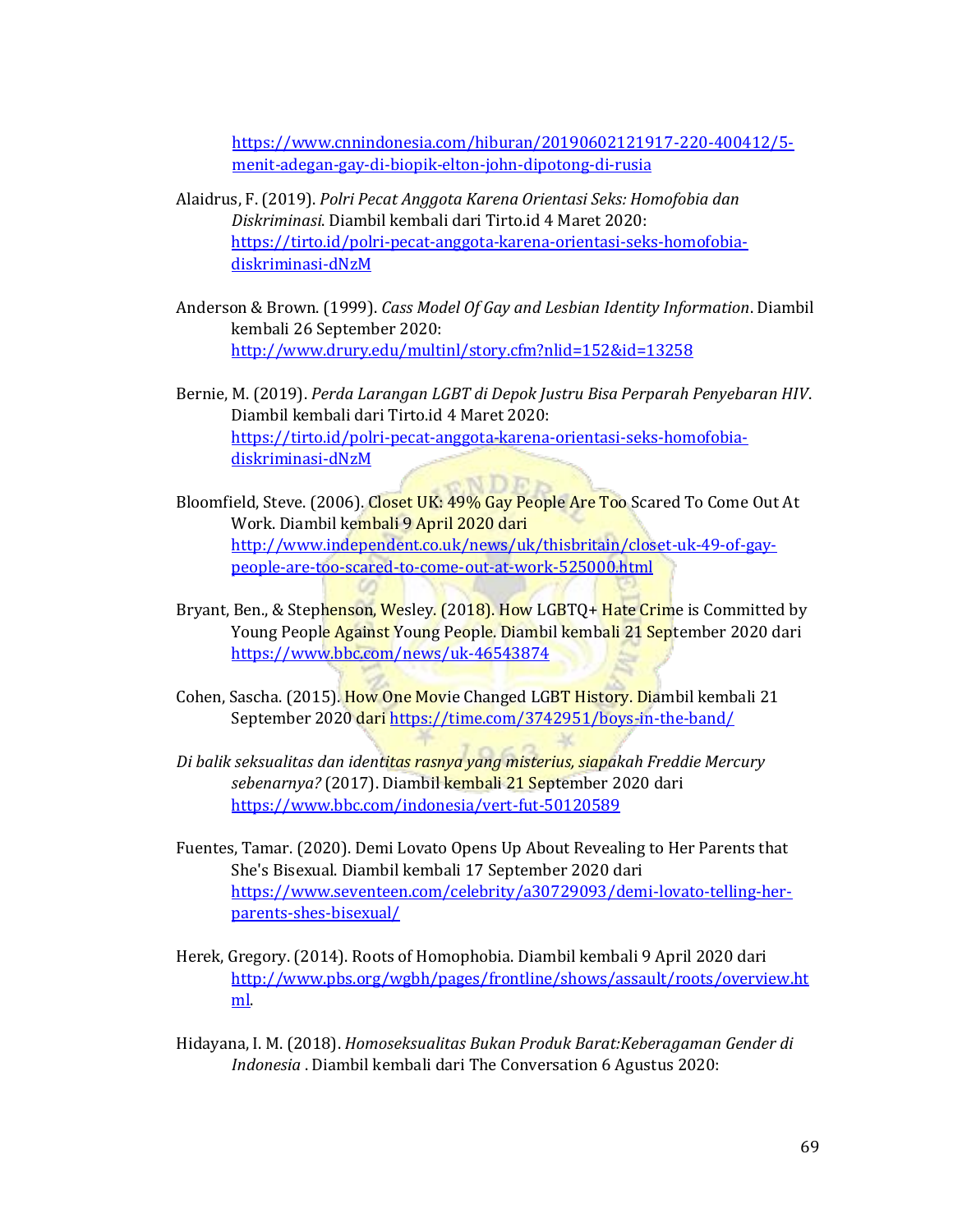[https://theconversation.com/homoseksualitas-bukan-produk-barat](https://theconversation.com/homoseksualitas-bukan-produk-barat-keberagaman-gender-di-indonesia-101669)[keberagaman-gender-di-indonesia-101669](https://theconversation.com/homoseksualitas-bukan-produk-barat-keberagaman-gender-di-indonesia-101669)

- *Homosexuality.* British Social Attitudes (2017). Diambil kembali 15 September 2020: [https://www.bsa.natcen.ac.uk/latest-report/british-social-attitudes-](https://www.bsa.natcen.ac.uk/latest-report/british-social-attitudes-30/personal-relationships/homosexuality.aspx)[30/personal-relationships/homosexuality.aspx](https://www.bsa.natcen.ac.uk/latest-report/british-social-attitudes-30/personal-relationships/homosexuality.aspx)
- Irfan, M. F. (2017). *Belajar dari Dekriminalisasi Homoseksual di Inggris*. Diambil kembali 10 September 2020, dari Tirto.id: [https://tirto.id/belajar-dari-dekriminalisasi](https://tirto.id/belajar-dari-dekriminalisasi-homoseksual-di-inggris-cxAe)[homoseksual-di-inggris-cxAe](https://tirto.id/belajar-dari-dekriminalisasi-homoseksual-di-inggris-cxAe)
- Jahr, Cliff (1976). *Elton John: It's Lonely at The Top.* Rolling Stone*.* Diarsipkan dari yang asli 24 Juli 2007. Diambil kembali 17 Maret 2020: <https://www.webcitation.org/5QZv8N38L>
- John, Elton (2012). *Elton John: The historic fight for equality must go on. Let's get on and legalise same-sex marriage.* Diambil kembali dari Independent: [https://www.independent.co.uk/voices/comment/elton-john-the-historic](https://www.independent.co.uk/voices/comment/elton-john-the-historic-fight-for-equality-must-go-on-lets-get-on-and-legalise-same-sex-marriage-8202686.html)[fight-for-equality-must-go-on-lets-get-on-and-legalise-same-sex-marriage-](https://www.independent.co.uk/voices/comment/elton-john-the-historic-fight-for-equality-must-go-on-lets-get-on-and-legalise-same-sex-marriage-8202686.html)[8202686.html](https://www.independent.co.uk/voices/comment/elton-john-the-historic-fight-for-equality-must-go-on-lets-get-on-and-legalise-same-sex-marriage-8202686.html)
- Kania, D. D. (2016). *Sejarah Homoseksual: Penyimpangan yang Melintas Zaman*. Diambil kembali 10 September 2020, dari ThisIsGender.com: [https://thisisgender.com/sejarah-homoseksual-penyimpangan-yang-melintas](https://thisisgender.com/sejarah-homoseksual-penyimpangan-yang-melintas-zaman/)[zaman/](https://thisisgender.com/sejarah-homoseksual-penyimpangan-yang-melintas-zaman/)
- Klemm, M. D. (1999). *Death Be Not Proud*. Diambil 21 September 2020, dari Cinemaqueer.com:<http://cinemaqueer.com/review%20pages/longtime.html>
- Lip, Murray. (2013). Myths and Stereotypes That Dehumanize Gay Men Must Be Challenged: Start With These 10!. Diambil kembali 9 April 2020 dari [http://www.huffingtonpost.com/murray-lipp/gay-men](http://www.huffingtonpost.com/murray-lipp/gay-men-mythsstereotypes_b_3463172.html)[mythsstereotypes\\_b\\_3463172.html](http://www.huffingtonpost.com/murray-lipp/gay-men-mythsstereotypes_b_3463172.html)
- Morris, Gary. (2007). A Brief History of Queer Cinema. Diambil kembali 18 September 2020 dari [https://web.archive.org/web/20130921061107/http://www.greencine.com/c](https://web.archive.org/web/20130921061107/http:/www.greencine.com/central/guide/queercinema?page=0%2C0) [entral/guide/queercinema?page=0%2C0](https://web.archive.org/web/20130921061107/http:/www.greencine.com/central/guide/queercinema?page=0%2C0)
- Noviandi, Ferry. (2017). Demi Lovato Mengaku Biseksual. Diambil kembali 17 September 2020: [https://www.liputan6.com/showbiz/read/3127570/demi](https://www.liputan6.com/showbiz/read/3127570/demi-lovato-mengaku-biseksual)[lovato-mengaku-biseksual](https://www.liputan6.com/showbiz/read/3127570/demi-lovato-mengaku-biseksual)
- Nuraini Juliastuti. Representasi. (n.d) Newsletter KUNCI No. 4, Maret 2000. Diambil kembali 18 Agustus 2020 dari <http://kunci.or.id/esai/nws/04/representasi.htm>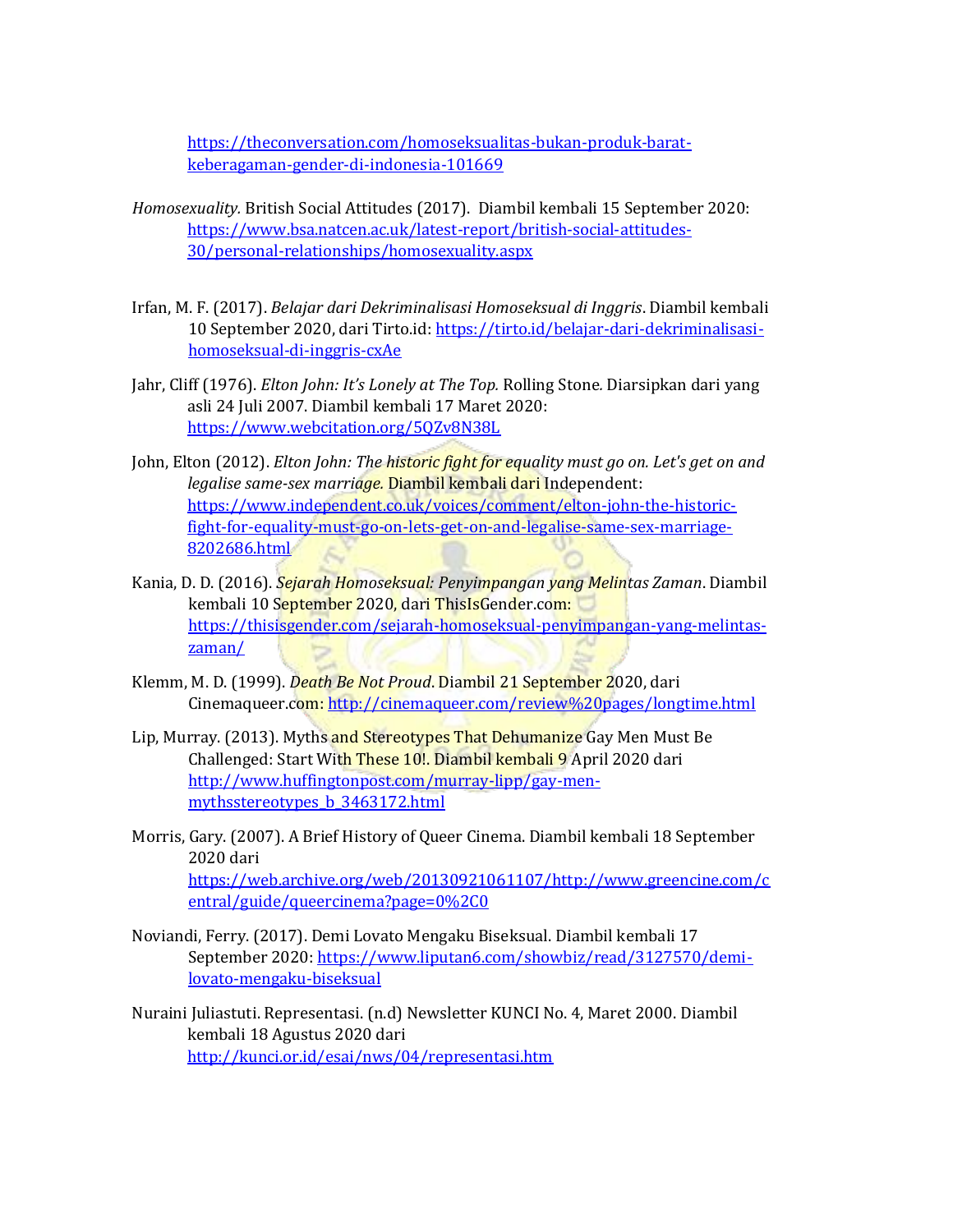- N.N. (n.d). Queer Repreentation in Film and Television. Diambil kembali 9 April 2020 dari [http://mediasmarts.ca/digital-media-literacy/media-issues/diversity](http://mediasmarts.ca/digital-media-literacy/media-issues/diversity-media/queerrepresentation/queer-representation-film-television)[media/queerrepresentation/queer-representation-film-television](http://mediasmarts.ca/digital-media-literacy/media-issues/diversity-media/queerrepresentation/queer-representation-film-television)
- Rizky, P. A. (2019). *Seluk Beluk Sejarah Homoseksualitas di Indonesia*. Diambil kembali dari Matamata Politik 1 Juli 2020: [https://www.matamatapolitik.com/pejabat](https://www.matamatapolitik.com/pejabat-dalam-pusaran-korupsi-kalimantan-persoalan-budaya-original-in-depth-polling/)[dalam-pusaran-korupsi-kalimantan-persoalan-budaya-original-in-depth](https://www.matamatapolitik.com/pejabat-dalam-pusaran-korupsi-kalimantan-persoalan-budaya-original-in-depth-polling/)[polling/](https://www.matamatapolitik.com/pejabat-dalam-pusaran-korupsi-kalimantan-persoalan-budaya-original-in-depth-polling/)
- Robb, David. (2014). Study Suggests Hollywood Is Not So Gay-Friendly. Diambil 21 September 2020, dari Deadline: [https://deadline.com/2014/09/hollywood-gay](https://deadline.com/2014/09/hollywood-gay-friendly-study-ucla-lgbt-performers-832504/)[friendly-study-ucla-lgbt-performers-832504/](https://deadline.com/2014/09/hollywood-gay-friendly-study-ucla-lgbt-performers-832504/)
- Rocketman. (2019). Diambil 4 April 2020, dari Metacritic: <https://www.metacritic.com/movie/rocketman>
- Rocketman. (2019). Diambil 4 April 2020, dari IMDb: <https://www.imdb.com/title/tt2066051/>
- Rocketman. (2019). Diambil 4 April 2020, dari Rotten Tomatoes: [https://www.rottentomatoes.com/m/rocketman\\_2019](https://www.rottentomatoes.com/m/rocketman_2019)
- *New Report Finds LGBT Actors Face Continued Discrimination, Even As Opportunities Improve* (2014). Diambil kembali 18 September 2020: [https://www.sagaftra.org/new-report-finds-lgbt-actors-face-continued](https://www.sagaftra.org/new-report-finds-lgbt-actors-face-continued-discrimination-even-opportunities-improve)[discrimination-even-opportunities-improve](https://www.sagaftra.org/new-report-finds-lgbt-actors-face-continued-discrimination-even-opportunities-improve)
- *Sir Elton John and David Furnish marry.* (2014). Diambil kembali 17 Maret 2020: <https://www.bbc.com/news/entertainment-arts-30568634>
- *Stars Who Came Out.* Wonderwall (2020). Diambil kembali 17 September 2020: [https://www.wonderwall.com/celebrity/profiles/stars-who-came-out-of-the](https://www.wonderwall.com/celebrity/profiles/stars-who-came-out-of-the-closet-7350.gallery?photoId=1073324)[closet-7350.gallery?photoId=1073324](https://www.wonderwall.com/celebrity/profiles/stars-who-came-out-of-the-closet-7350.gallery?photoId=1073324)
- Prasasti, D. A. (2019) *Daftar Negara yang Melegalkan Pernikahan Sesama Jenis*. Diambil kembali dari Tirto.id 1 Juli 2020[: https://tirto.id/daftar-negara-yang](https://tirto.id/daftar-negara-yang-melegalkan-pernikahan-sesama-jenis-ekhS)[melegalkan-pernikahan-sesama-jenis-ekhS](https://tirto.id/daftar-negara-yang-melegalkan-pernikahan-sesama-jenis-ekhS)
- Prihatini, F. (2019). *Polri Pecat Anggota Karena Orientasi Seks: Homofobia dan Diskriminasi*. Diambil kembali dari Tirto.id 4 Maret 2020: [https://tirto.id/polri-pecat-anggota-karena-orientasi-seks-homofobia](https://tirto.id/polri-pecat-anggota-karena-orientasi-seks-homofobia-diskriminasi-dNzM)[diskriminasi-dNzM](https://tirto.id/polri-pecat-anggota-karena-orientasi-seks-homofobia-diskriminasi-dNzM)
- *Taron Egerton Jawab Kritik Soal Peran LGBT di 'Rocketman'*. (2019). Diambil kembali 9 April 2020 dari CNN Indonesia: [https://www.cnnindonesia.com/hiburan/20190524121127-220-](https://www.cnnindonesia.com/hiburan/20190524121127-220-398040/taron-egerton-jawab-kritik-soal-peran-lgbt-di-rocketman) [398040/taron-egerton-jawab-kritik-soal-peran-lgbt-di-rocketman](https://www.cnnindonesia.com/hiburan/20190524121127-220-398040/taron-egerton-jawab-kritik-soal-peran-lgbt-di-rocketman)